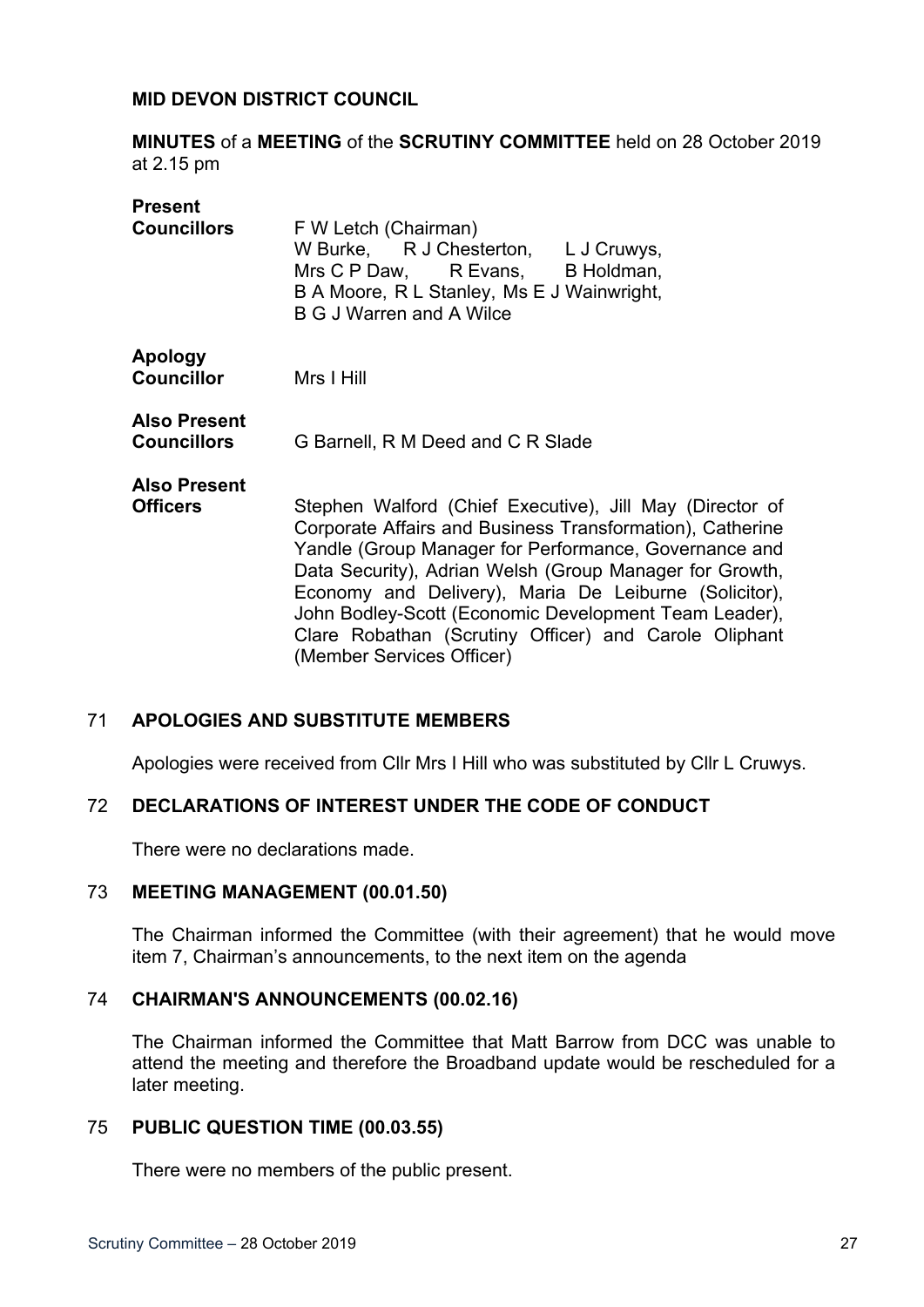### 76 **MEMBER FORUM (00.04.00)**

Members discussed a recent planning appeal which the applicant had won and that costs had been awarded against the Council. Members wanted to express a view that the planning policy DM22 was reviewed to include tighter criteria.

The Cabinet Member for Planning and Economic Regeneration explained that changes to planning policies could only be achieved by modifications to the Local Plan. He informed the Committee that the main modifications to the Local Plan were being reviewed by the Planning Policy Advisory Group in the next few weeks.

Members requested that the Cabinet Member for Planning and Economic Regeneration seek advice from Planning Officers on reviewing the planning policy DM22.

(Proposed by the Chairman).

## 77 **MINUTES OF THE PREVIOUS MEETING (00.09.56)**

The minutes of the meeting held on  $30<sup>th</sup>$  September 2019 were approved as a correct record and **SIGNED** by the Chairman.

## 78 **DECISIONS OF THE CABINET (00.11.12)**

The Committee **NOTED** that none of the decisions made by the Cabinet on 17<sup>th</sup> October 2019 had been called in.

#### 79 **BROADBAND PROVISION**

Matt Barrow gave apologies and therefore this item was deferred to a future meeting of the Committee.

#### 80 **PERFORMANCE AND RISK (00.11.25)**

The Committee had before it, and **NOTED**, the Performance and Risk \*report from the Group Manager for Performance, Governance and Data Security who stated that this was the second report detailing the 2019/2020 performance.

She informed the Committee that the reports had been presented to all the Policy Development Groups, Audit Committee and the Cabinet.

Members asked if the Cabinet had decided how many council houses were going to be built as part of the Corporate Plan.

In response, the Chief Executive explained that the Corporate Plan was being taken to all the Policy Development Groups (PDG's) and at that point Members could take a view of what should be included in the plan but no decisions had been made on the content yet. He explained that once the proposed Corporate Plan had been through the PDG's and the Cabinet it was due to be signed off by Council by the end of February.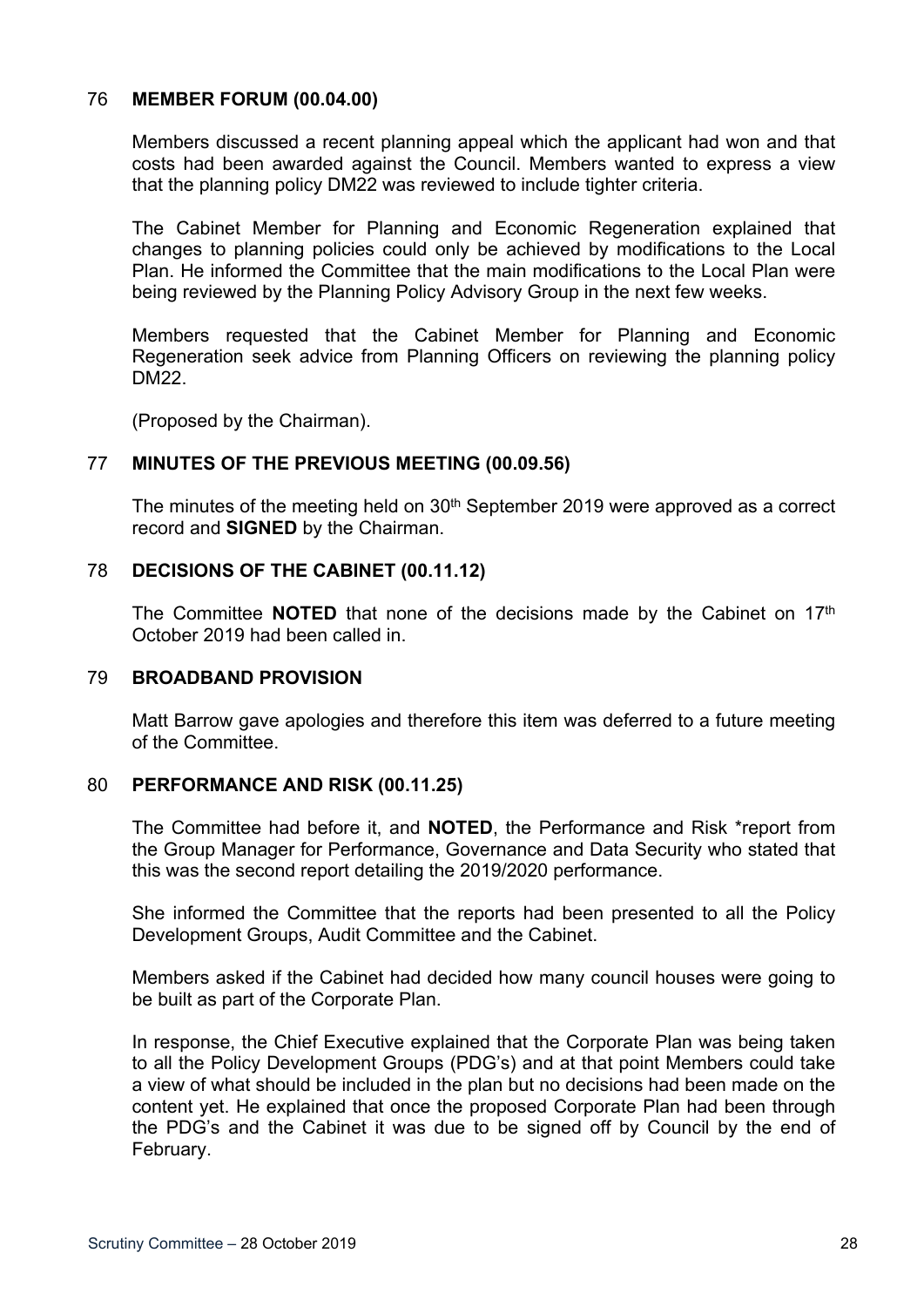In response to questions about the Corporate Plan Aim to 'reduce our carbon footprint' the Chief Executive explained that the Climate Change Declaration stated that the Council would produce its baseline footprint by the end of December.

Members discussed the GED team working to bring forward strategic developments.

Members discussed the definition of 'council houses' and the issues that right to buy had on the Council's housing stock.

Members discussed the Cabinet's recent decision to defer the Tiverton Town Centre regeneration tender and to seek the opinion of the Planning Committee of Tiverton Town Council on the overall plan.

Consideration was given to:

- Recent press reports
- Opinions of Market Traders in Tiverton
- Views of District Councillors who also sat on Tiverton Town Council
- Previous Cabinet Members views on the regeneration project

The Cabinet Member for Planning and Economic Regeneration explained that the procurement process had not been cancelled it had been paused in order for the Cabinet to seek the views of the Town Council and to decide if the project in its current form offered the best solution for the people of Tiverton.

In response to a question asked about S106 Agreements the Group Manager for Performance, Governance and Data Security explained that progress was currently reported in the Annual Governance Statement Action Plan on a regular basis but software was being developed to monitor this better.

# Notes:

- \*Report previously circulated and attached to the minutes.
- Cllr R L Stanley declared a personal interest as he was involved with the Tiverton Town Centre Regeneration Tender procurement process.

# 81 **COST RECOVERY & COMMERCIALISATION IN GROWTH, ECONOMY & DELIVERY (00.47.55)**

The Committee had before it and **NOTED** a \*report from the Head of Planning, Economy and Regeneration on cost recovery and commercialisation in Growth, Economy and Delivery.

The Economic Development Team Leader outlined the contents of the report and explained that it detailed proposed income generation by the team. He explained that opportunities had been looked at through commercial activity studies in other local authorities which had shown different ranges of services offered and management of work space. He informed the Committee that the Council was seeking a small LGA grant to help explore the options for commercialisation and the appropriate vehicle to take it forward.

The Cabinet Member for Planning and Economic Regenerations explained that the Council were considering a more strategic role and that the LGA grant, along with the